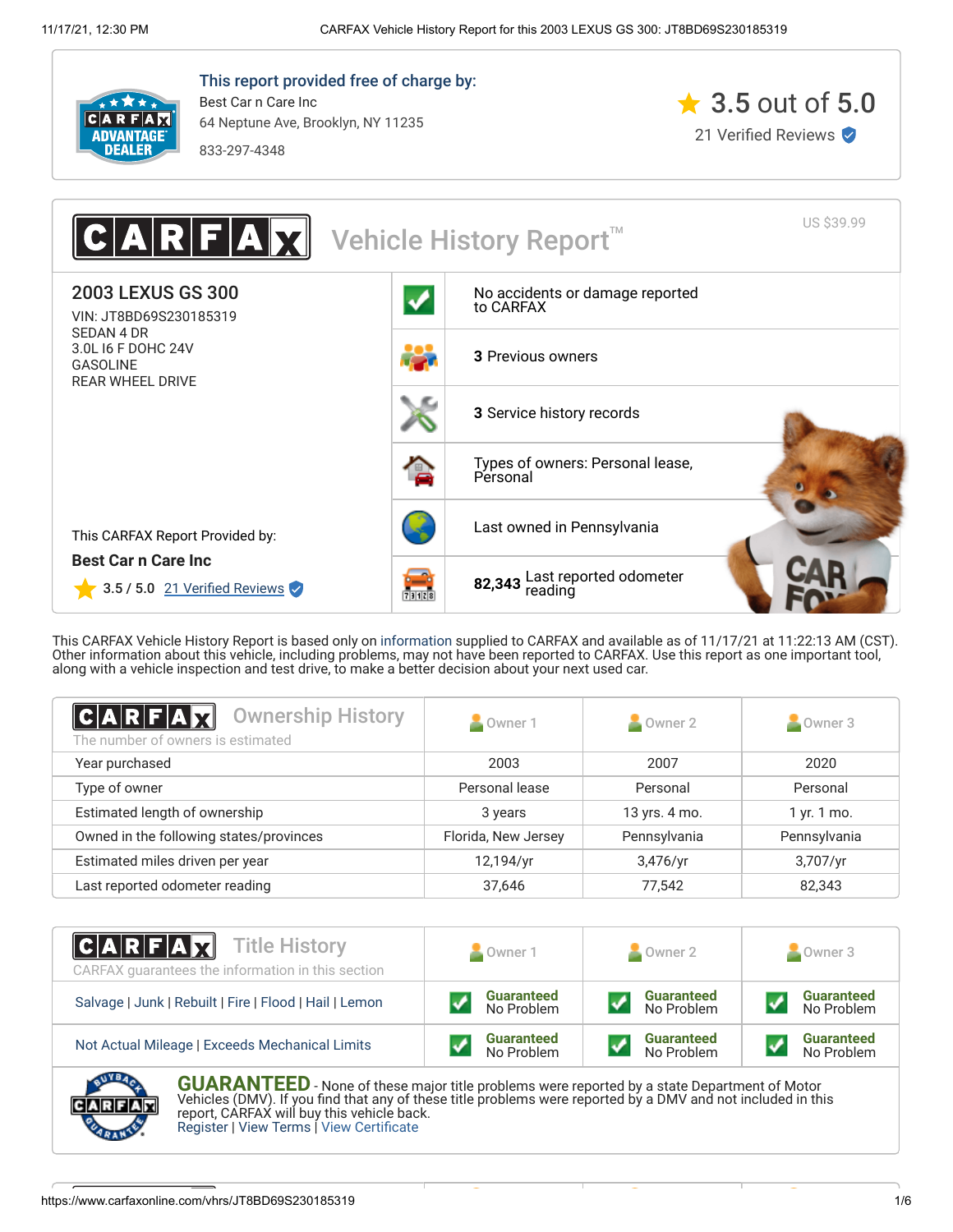| C A R F A X<br><b>Additional History</b><br>Not all accidents / issues are reported to CARFAX                                                              | Owner 1                                        | Owner 2                                              | $\triangle$ Owner 3                              |
|------------------------------------------------------------------------------------------------------------------------------------------------------------|------------------------------------------------|------------------------------------------------------|--------------------------------------------------|
| <b>Total Loss</b><br>No total loss reported to CARFAX.                                                                                                     | No Issues<br>Reported                          | No Issues<br>$\boldsymbol{\mathcal{J}}$<br>Reported  | No Issues<br>✔<br>Reported                       |
| <b>Structural Damage</b><br>No structural damage reported to CARFAX.                                                                                       | No Issues<br>Reported                          | No Issues<br>$\blacktriangledown$<br>Reported        | No Issues<br>$\blacktriangledown$<br>Reported    |
| <b>Airbag Deployment</b><br>No airbag deployment reported to CARFAX.                                                                                       | No Issues<br>Reported                          | No Issues<br>$\blacklozenge$<br>Reported             | No Issues<br>$\overline{\mathbf{v}}$<br>Reported |
| <b>Odometer Check</b><br>No indication of an odometer rollback.                                                                                            | No Issues<br>Indicated                         | No Issues<br>✔<br>Indicated                          | No Issues<br>↵<br>Indicated                      |
| Accident / Damage<br>No accidents or damage reported to CARFAX.                                                                                            | No Issues<br>Reported                          | No Issues<br>$\boldsymbol{\mathcal{J}}$<br>Reported  | No Issues<br>$\boldsymbol{v}$<br>Reported        |
| <b>Manufacturer Recall</b><br>No open recalls reported to CARFAX. Check with an<br>authorized Lexus dealer for any open recalls. View<br>Toyota disclosure | No Recalls<br>$\blacktriangledown$<br>Reported | No Recalls<br>$\boldsymbol{\mathcal{N}}$<br>Reported | No Recalls<br>Reported                           |
| <b>Basic Warranty</b><br>Original warranty estimated to have expired.                                                                                      | <b>Warranty Expired</b>                        | <b>Warranty Expired</b>                              | <b>Warranty Expired</b>                          |

<span id="page-1-0"></span>

| Owner 1<br>Purchased:<br>2003 |         | Low mileage! This owner drove less than<br>the industry average of 15,000 miles per<br>year. | Personal Lease Vehicle<br>12,194 mi/yr                                                                                                                                                              |
|-------------------------------|---------|----------------------------------------------------------------------------------------------|-----------------------------------------------------------------------------------------------------------------------------------------------------------------------------------------------------|
| Date                          | Mileage | Source                                                                                       | <b>Comments</b>                                                                                                                                                                                     |
| 04/14/2003                    |         | <b>NICB</b>                                                                                  | Vehicle manufactured and shipped to original dealer                                                                                                                                                 |
| 08/16/2003                    | 40      | Florida<br>Motor Vehicle Dept.<br>Pompano Beach, FL                                          | Odometer reading reported<br>- Titled or registered as personal lease vehicle                                                                                                                       |
| 08/28/2003                    |         | Florida<br>Motor Vehicle Dept.<br>Pompano Beach, FL<br>Title #0088683921                     | Title issued or updated<br>- Title or registration issued<br>- First owner reported<br>- Titled or registered as personal lease vehicle<br>- Loan or lien reported<br>- Vehicle color noted as Blue |
| 08/12/2004                    |         | Florida<br>Motor Vehicle Dept.<br>Pompano Beach, FL<br>Title #0088683921                     | Registration issued or renewed<br>- Titled or registered as personal lease vehicle<br>- Loan or lien reported<br>- Vehicle color noted as Blue                                                      |
| 08/16/2005                    |         | Florida<br>Motor Vehicle Dept.<br>Pompano Beach, FL<br>Title #0088683921                     | Registration issued or renewed<br>- Titled or registered as personal lease vehicle<br>- Loan or lien reported<br>- Vehicle color noted as Blue                                                      |
| 09/12/2006                    | 37,560  | <b>Auto Auction</b>                                                                          | Listed as a fleet vehicle<br>- Vehicle sold                                                                                                                                                         |
|                               |         |                                                                                              | Millions of used vehicles are bought and<br>sold at auction every year.                                                                                                                             |
| 09/19/2006                    | 37,581  | Virginia<br><b>Inspection Station</b><br>Chantilly, VA                                       | Passed emissions inspection                                                                                                                                                                         |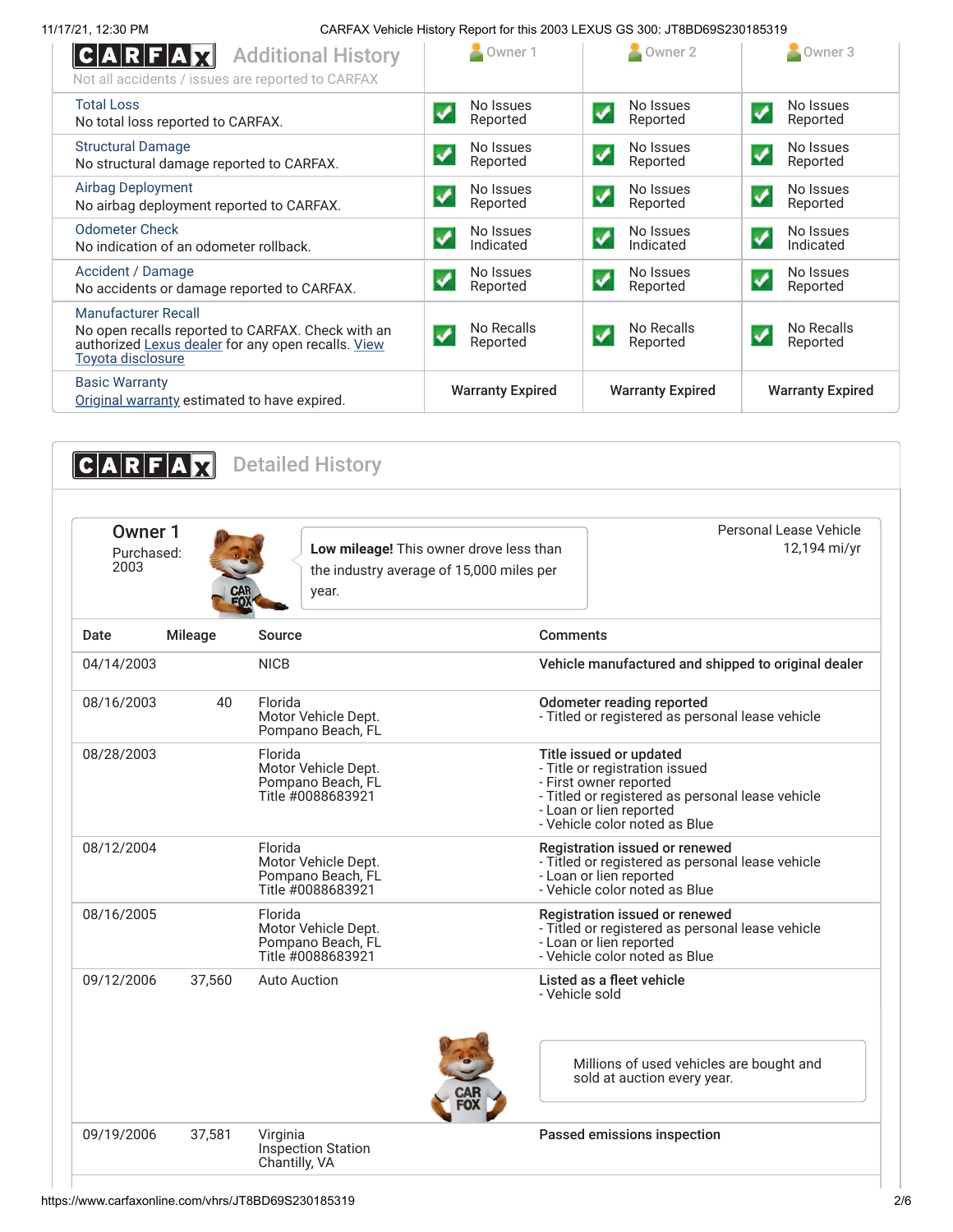|                                      | 37,584 | Dealer Inventory                                                                                                                                   | Vehicle offered for sale                                                                                                                                                                                                                                                                                                                                             |
|--------------------------------------|--------|----------------------------------------------------------------------------------------------------------------------------------------------------|----------------------------------------------------------------------------------------------------------------------------------------------------------------------------------------------------------------------------------------------------------------------------------------------------------------------------------------------------------------------|
| 09/20/2006                           |        | Pohanka Lexus<br>Chantilly, VA<br>703-968-9100<br>pohankalexus.com<br>4.6 / 5.0<br>908 Verified Reviews<br>9,526 Customer Favorites                | <b>€</b> Vehicle serviced<br>- Pre-delivery inspection completed<br>- 35,000 mile service performed<br>- Rear brakes serviced/adjusted<br>- Front license plate bracket installed/replaced<br>- Four tires balanced<br>- Four tires mounted<br>- Cabin air filter replaced/cleaned<br>- Four wheel alignment performed<br>- Emissions or safety inspection performed |
| 10/20/2006                           |        | Pohanka Lexus<br>Chantilly, VA<br>703-968-9100<br>pohankalexus.com<br>4.6 / 5.0<br>908 Verified Reviews<br>9,526 Customer Favorites                | Vehicle serviced<br>- Hood release cable replaced                                                                                                                                                                                                                                                                                                                    |
| 10/31/2006                           | 37,634 | Dealer Inventory                                                                                                                                   | Vehicle offered for sale                                                                                                                                                                                                                                                                                                                                             |
| 11/02/2006                           | 37,640 | <b>Auto Auction</b>                                                                                                                                | Listed as a dealer vehicle<br>- Vehicle sold                                                                                                                                                                                                                                                                                                                         |
| 11/04/2006                           | 37,646 | Lexus of Cherry Hill<br>Mount Laurel, NJ<br>856-727-1111<br>lexusofcherryhill.com<br>4.8 / 5.0<br>258 Verified Reviews<br>1,448 Customer Favorites | Vehicle serviced<br>The-delivery inspection completed<br>Vehicle washed/detailed                                                                                                                                                                                                                                                                                     |
| 11/05/2006                           |        | Dealer Inventory                                                                                                                                   | Vehicle offered for sale                                                                                                                                                                                                                                                                                                                                             |
| 11/24/2006                           |        | <b>Lexus Certified Dealer</b><br>Maple Shade, NJ                                                                                                   | Offered for sale as a Lexus Certified Pre-Owned<br><b>Vehicle</b>                                                                                                                                                                                                                                                                                                    |
|                                      |        | <b>L/CERTIFIED</b><br>BY LEXUS                                                                                                                     |                                                                                                                                                                                                                                                                                                                                                                      |
| 11/29/2006                           |        | New Jersey<br>Motor Vehícle Dept.<br>Maple Shade, NJ                                                                                               | Title issued or updated<br>- Dealer took title of this vehicle while it was in<br>inventory                                                                                                                                                                                                                                                                          |
| 01/16/2007                           |        | Title #DA20063330151<br>Lexus of Cherry Hill<br>Maple Shade, NJ<br>856-727-1111<br>lexusofcherryhill.com                                           | Vehicle sold                                                                                                                                                                                                                                                                                                                                                         |
| 01/16/2007                           |        | Pennsylvania<br>Motor Vehicle Dept.                                                                                                                | Vehicle purchase reported                                                                                                                                                                                                                                                                                                                                            |
| 01/19/2007                           |        | Dealer Inventory                                                                                                                                   | Vehicle sold                                                                                                                                                                                                                                                                                                                                                         |
| <b>Owner 2</b><br>Purchased:<br>2007 |        | Low mileage! This owner drove less than<br>the industry average of 15,000 miles per<br>year.                                                       | <b>Personal Vehicle</b><br>3,476 mi/yr                                                                                                                                                                                                                                                                                                                               |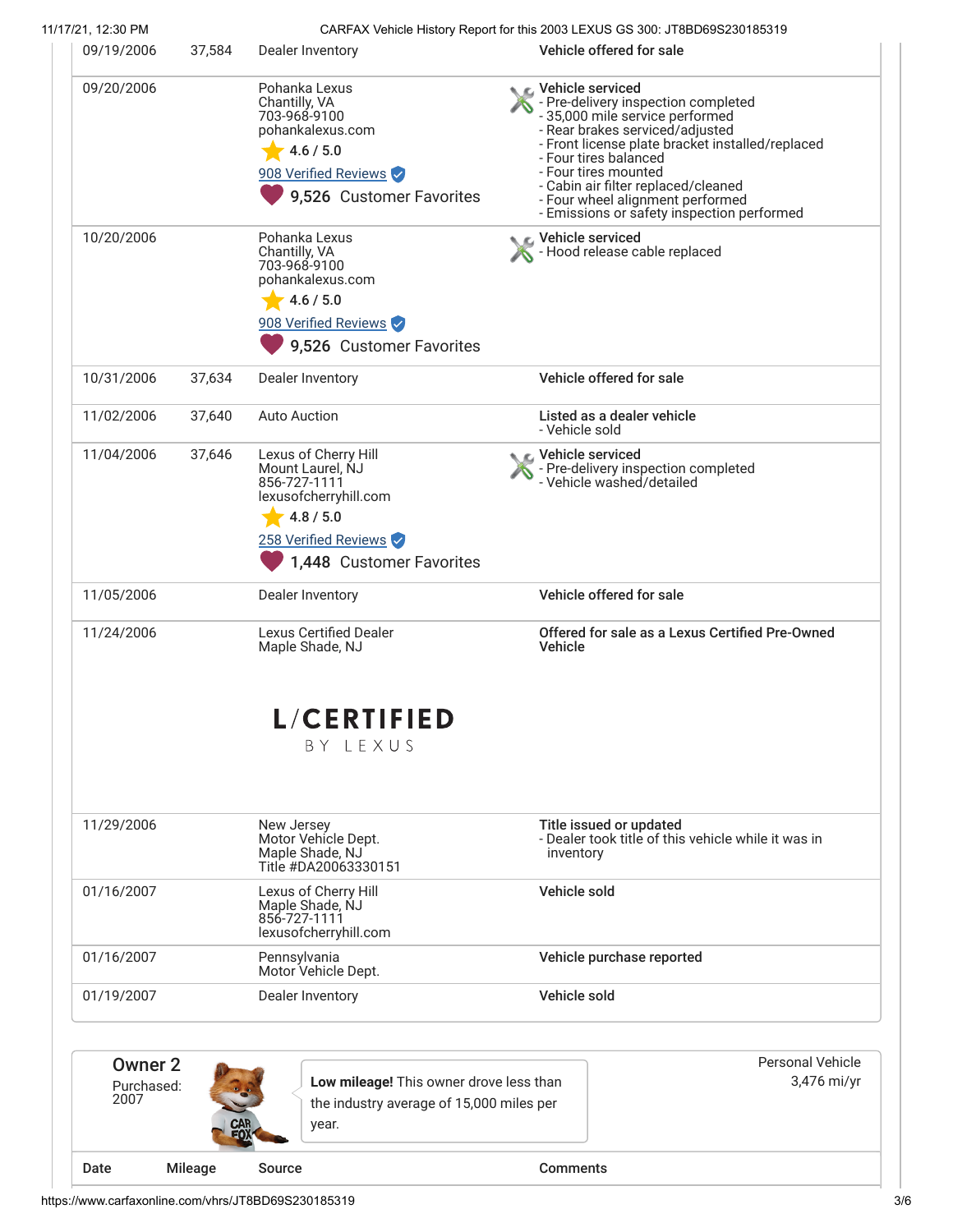| 1772 1, 12.JU FIVI |        |                                                                                 | CAINTAN VEHIClE I IISIOHY NEPOLITIOHIIIIS ZUUJ LEAUJJ GJ JUU. JTODDOSJZJU 10JJ I S |
|--------------------|--------|---------------------------------------------------------------------------------|------------------------------------------------------------------------------------|
| 03/01/2007         |        | Pennsylvania<br>Motor Vehicle Dept.<br>Philadelphia, PA<br>Title #64310127AB01  | Title issued or updated<br>- New owner reported                                    |
| 03/09/2007         | 37,980 | <b>Inspection Station</b>                                                       | Passed emissions inspection                                                        |
| 12/08/2007         | 40,984 | <b>Inspection Station</b>                                                       | Passed emissions inspection                                                        |
| 11/14/2008         |        | Pennsylvania<br>Motor Vehicle Dept.<br>Philadelphia, PA<br>Title #64310127AB01  | Registration issued or renewed                                                     |
| 12/01/2008         | 45,978 | <b>Inspection Station</b>                                                       | Passed emissions inspection                                                        |
| 10/02/2009         |        | Pennsylvania<br>Motor Vehicle Dept.<br>Philadelphia, PA<br>Title #64310127AB01  | Registration issued or renewed                                                     |
| 11/05/2009         | 49,930 | <b>Inspection Station</b>                                                       | <b>Exempt from emissions inspection</b>                                            |
| 11/03/2010         |        | Pennsylvania<br>Motor Vehicle Dept.<br>Philadelphia, PA<br>Title #64310127AB01  | Registration issued or renewed                                                     |
| 11/11/2010         | 54,221 | <b>Inspection Station</b>                                                       | <b>Exempt from emissions inspection</b>                                            |
| 05/13/2011         |        | Pennsylvania<br>Motor Vehicle Dept.<br>Philadelphia, PA<br>Title #64310127AB01  | Registration issued or renewed                                                     |
| 10/10/2011         | 58,322 | <b>Inspection Station</b>                                                       | <b>Exempt from emissions inspection</b>                                            |
| 11/01/2011         |        | Pennsylvania<br>Motor Vehicle Dept.<br>Philadelphia, PA<br>Title #64310127AB01  | Registration issued or renewed                                                     |
| 08/18/2012         | 62,804 | <b>Inspection Station</b>                                                       | <b>Exempt from emissions inspection</b>                                            |
| 10/22/2012         |        | Pennsylvania<br>Motor Vehicle Dept.<br>Philadelphia, PA<br>Title #64310127AB01  | Registration issued or renewed                                                     |
| 09/03/2013         | 68,232 | <b>Inspection Station</b>                                                       | Passed emissions inspection                                                        |
| 10/21/2013         |        | Pennsylvania<br>Motor Vehicle Dept.<br>Philadelphia, PA<br>Title #6431012701 AB | Registration issued or renewed                                                     |
| 09/02/2014         | 72.430 | <b>Inspection Station</b>                                                       | <b>Exempt from emissions inspection</b>                                            |
| 09/02/2014         |        | Pennsylvania<br>Motor Vehicle Dept.<br>Philadelphia, PA<br>Title #6431012701 AB | Registration issued or renewed                                                     |
| 08/27/2015         | 75,366 | <b>Inspection Station</b>                                                       | <b>Exempt from emissions inspection</b>                                            |
| 07/28/2016         | 76,343 | <b>Inspection Station</b>                                                       | <b>Exempt from emissions inspection</b>                                            |
| 07/17/2017         | 76,925 | <b>Inspection Station</b>                                                       | <b>Exempt from emissions inspection</b>                                            |
| 07/23/2018         | 77,542 | <b>Inspection Station</b>                                                       | <b>Exempt from emissions inspection</b>                                            |
| 10/29/2019         |        | Pennsylvania<br>Motor Vehicle Dept.<br>Philadelphia, PA                         | Registration issued or renewed                                                     |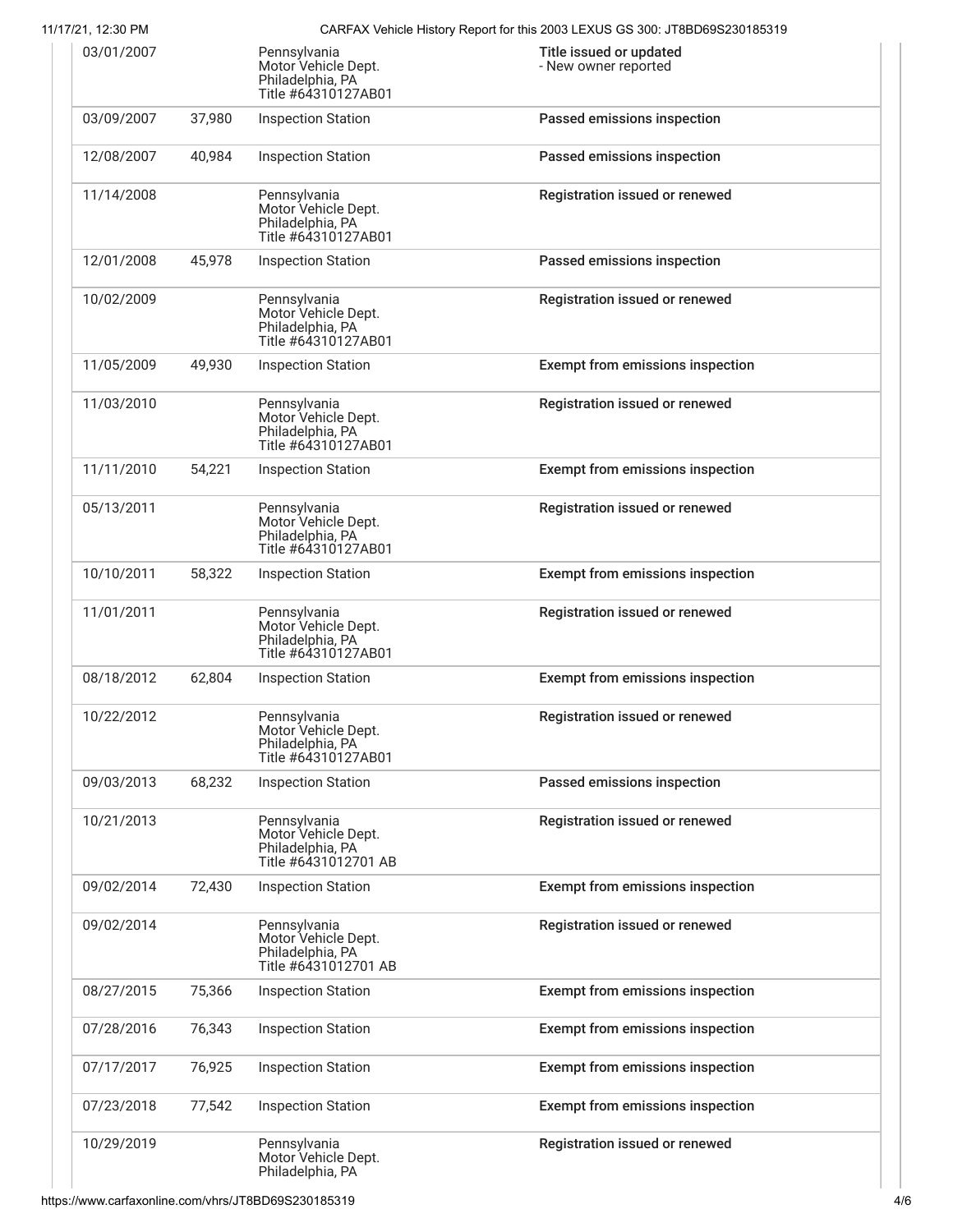| Owner <sub>3</sub> |                |                                                                                              |                                                 | Personal Vehicle |
|--------------------|----------------|----------------------------------------------------------------------------------------------|-------------------------------------------------|------------------|
| Purchased:<br>2020 | <b>CAR</b>     | Low mileage! This owner drove less than<br>the industry average of 15,000 miles per<br>year. |                                                 | 3,707 mi/yr      |
| Date               | <b>Mileage</b> | Source                                                                                       | <b>Comments</b>                                 |                  |
| 07/24/2020         | 78,000         | Pennsylvania<br>Motor Vehicle Dept.<br>Philadelphia, PA<br>Title #6431012702 MI              | Title issued or updated<br>- New owner reported |                  |
| 08/07/2020         | 78,568         | <b>Inspection Station</b>                                                                    | Passed emissions inspection                     |                  |
| 04/20/2021         |                | Pennsylvania<br>Motor Vehicle Dept.<br>Philadelphia, PA<br>Title #6431012702 MI              | Registration issued or renewed                  |                  |
| 08/30/2021         | 82,083         | <b>Auto Auction</b>                                                                          | Listed as a dealer vehicle<br>- Vehicle sold    |                  |
| 10/25/2021         | 82,343         | Auto Auction                                                                                 | Listed as a dealer vehicle<br>- Vehicle sold    |                  |

Have Questions? Consumers, please visit our Help Center at [www.carfax.com](http://www.carfax.com/help). Dealers or Subscribers, please visit our Help Center at [www.carfaxonline.com.](http://www.carfaxonline.com/)



### <span id="page-4-0"></span>First Owner

When the first owner(s) obtains a title from a Department of Motor Vehicles as proof of ownership.

### Lexus Recall / Service Campaign

Portions of this report have been included under license from Toyota Motor North America, Inc. ("TOYOTA"), License Agreement TMS1013 . This data applies only to vehicle marketed or originally sold in Mexico and the United States of America, including Guam, Saipan, American Samoa, Puerto Rico, the U.S. Virgin Islands and the other United States territories and protectorates with currently open safety or emissions recalls, or service campaigns. While TOYOTA provides data to Carfax Inc. on a regular basis, this report may not include very recent activity. For the manufacturer's most current information on recall/campaign activity for any Toyota, Lexus or Scion brand vehicle, you must go to <http://toyota.com/recall>or [http://lexus.com/recall.](http://lexus.com/recall).

# New Owner Reported

When a vehicle is sold to a new owner, the Title must be transferred to the new owner(s) at a Department of Motor Vehicles.

# Ownership History

CARFAX defines an owner as an individual or business that possesses and uses a vehicle. Not all title transactions represent changes in ownership. To provide estimated number of owners, CARFAX proprietary technology analyzes all the events in a vehicle history. Estimated ownership is available for vehicles manufactured after 1991 and titled solely in the US including Puerto Rico. Dealers sometimes opt to take ownership of a vehicle and are required to in the following states: Maine, Massachusetts, New Jersey, Ohio, Oklahoma, Pennsylvania and South Dakota. Please consider this as you review a vehicle's estimated ownership history.

### Title Issued

A state issues a title to provide a vehicle owner with proof of ownership. Each title has a unique number. Each title or registration record on a CARFAX report does not necessarily indicate a change in ownership. In Canada, a registration and bill of sale are used as proof of ownership.



CARFAX DEPENDS ON ITS SOURCES FOR THE ACCURACY AND RELIABILITY OF ITS INFORMATION. THEREFORE, NO RESPONSIBILITY IS ASSUMED BY CARFAX OR ITS AGENTS FOR ERRORS OR OMISSIONS IN THIS REPORT. CARFAX FURTHER EXPRESSLY DISCLAIMS ALL WARRANTIES, EXPRESS OR IMPLIED, INCLUDING ANY IMPLIED WARRANTIES OF MERCHANTABILITY OR FITNESS FOR A PARTICULAR PURPOSE.